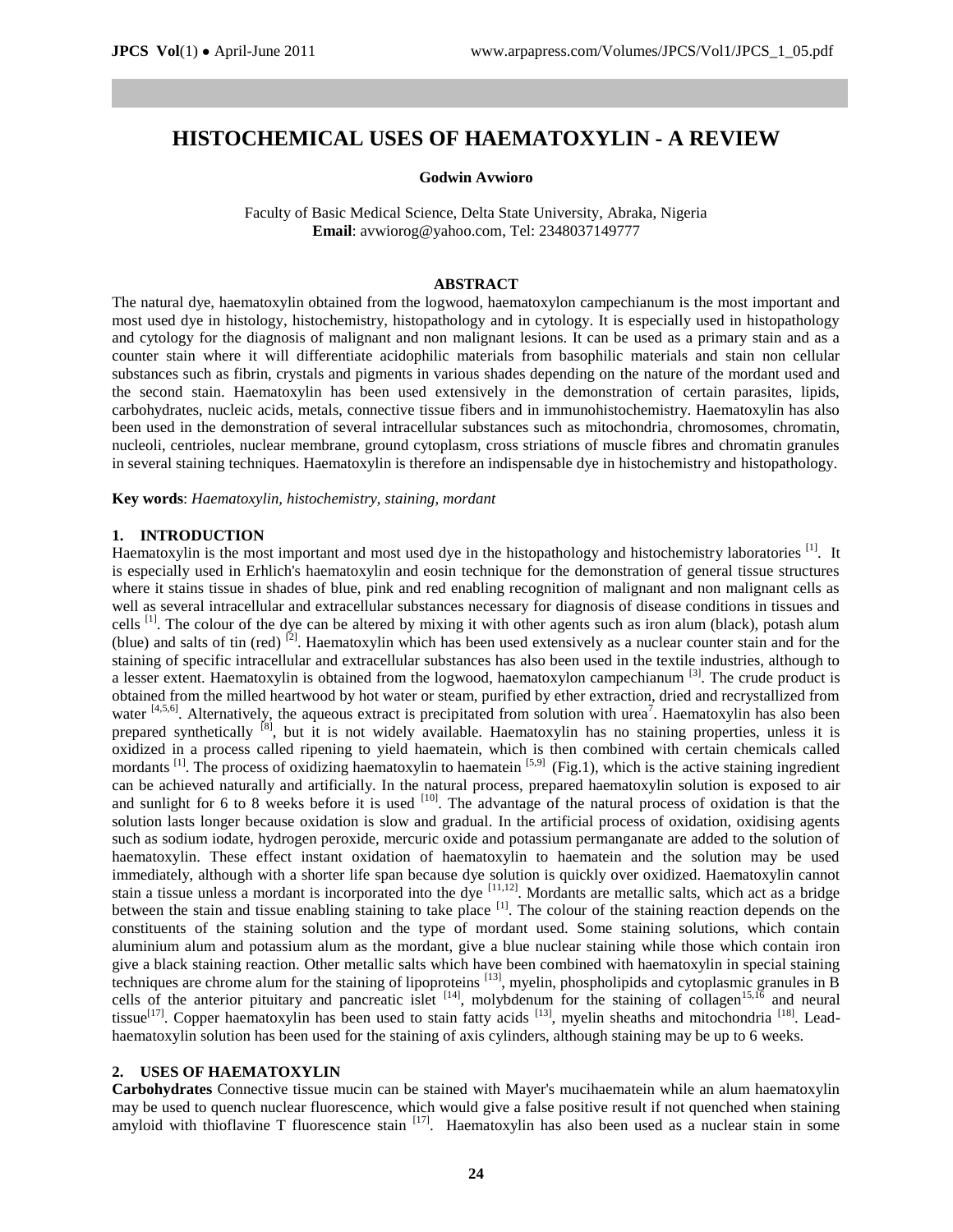techniques when demonstrating carbohydrates. These techniques include Best's carmine for glycogen [18], Periodic acid Schiff for neutral mucopolysaccharide  $^{[21]}$ , Mucicarmine for mucin  $^{[22]}$  and Congo red for amyloid  $^{[23]}$ .

Lipids Baker's acid haematein method is used for the demonstration of phospholipids <sup>[24]</sup>, while the alum haematoxylins are used as nuclear counter stains when Oil red O is used for the staining of lipids  $^{[25]}$ .

Connective tissue fibers Verhoeff's haematoxylin<sup>[26]</sup> has been used for the staining of elastic fibers black. Weigert's haematoxylin<sup>[27]</sup> and Celestine blue haemalum sequence are used as nuclear stains when demonstrating connective tissue fibers particularly when subsequent staining reagents are acidic, such as van Gieson stain [28] which will remove alum haematoxylin from tissue.

Nervous tissue The Weigert-Pal<sup>[29]</sup> and Loyez<sup>[30]</sup> haematoxylin methods are used for staining myelin. The phosphotungstic acid haematoxylin [31] which is used for the staining of astrocytes, myoglia and fibroglia contains haematoxylin as the active constituent.

**Microfilaria and Amoeba** The differential diagnosis of microfilaria based on nuclear arrangement is enhanced when their nuclei are stained with hot haemalum. Amoeba in sections are also well demonstrated with haemalum [32] .

**Intracellular substances** The Gomori's chrome alum haematoxylin phloxine has been used for the staining of alpha and beta cells of the pancreas <sup>[33]</sup>. The pituitary alpha and beta cells are well demonstrated with the trichrome stains, majority of which contain haematoxylin as the nuclear stain<sup>34</sup>. Heidenhain's iron haematoxylin is an excellent cytological stain, which stains chromosomes, chromatin, nucleoli, mitochondria, centriole and cross striations of muscle fibers in shades of black and grey [35].

**Cytology** Haematoxylin has been found extremely useful in cytology where it is used for differentiating malignant cells from non-malignant cells. Cytohormonal, sex chromatin body and nutritional influences on epithelial cells studied in the Papanicolaou technique <sup>[36]</sup> depend essentially on the staining character of haematoxylin<sup>[37]</sup>.

Fibrin Celestine blue haemalum is used as a nuclear stain in Martius Scarlet Blue <sup>[34]</sup>, and the Fuchsin-Millers method for fibrin.

**Metals** Aqueous solutions of haematoxylin have been used for the identification of lead, copper and iron (haemosiderin) deposits in tissues [38].

**Photomicrography** Being able to stain many cytoplasmic and nuclear structures in shades of black and grey, the Heidenhain's haematoxylin<sup>[35]</sup> is particularly an excellent stain for photomicrography.

**Immunohistochemistry S**ome immunohistochemical techniques for the demonstration of tissue antigens have been counter stained with haematoxylin in order to give a good contrast between the object demonstrated and the surrounding tissue  $^{[39,40]}$ .

## **3. BLUEING**

Most haematoxylin solutions, which stain regressively, require differentiation <sup>[41]</sup>, i.e. treatment with an acid reagent to remove excess stain from tissue section. The tissue section is subsequently treated with an alkaline solution or vapour to neutralise the acid and restore a blue colour to the tissue  $[42]$ . This process is called blueing and it can be achieved by treating tissue section with one of the following alkaline vapours or solutions.

- 1. Ammonia vapour for a few seconds
- 2. 5% ammonium hydroxide for 2 minutes
- 3. Running tap water for 10 minutes
- 4. 2% potassium hydroxide for 2 minutes
- 5. Scott's  $^{[43]}$  tap water substitute (TWS) for 2 minutes.

TWS is prepared by dissolving 3.5g sodium bicarbonate and 20g magnesium sulphate in 1 litre of distilled water. A grain of thymol is added to serve as a preservative. It must be emphasized that the higher the pH of a blueing solution, the faster the speed at which blueing takes place but with a risk of tendency of sections to fall off slides.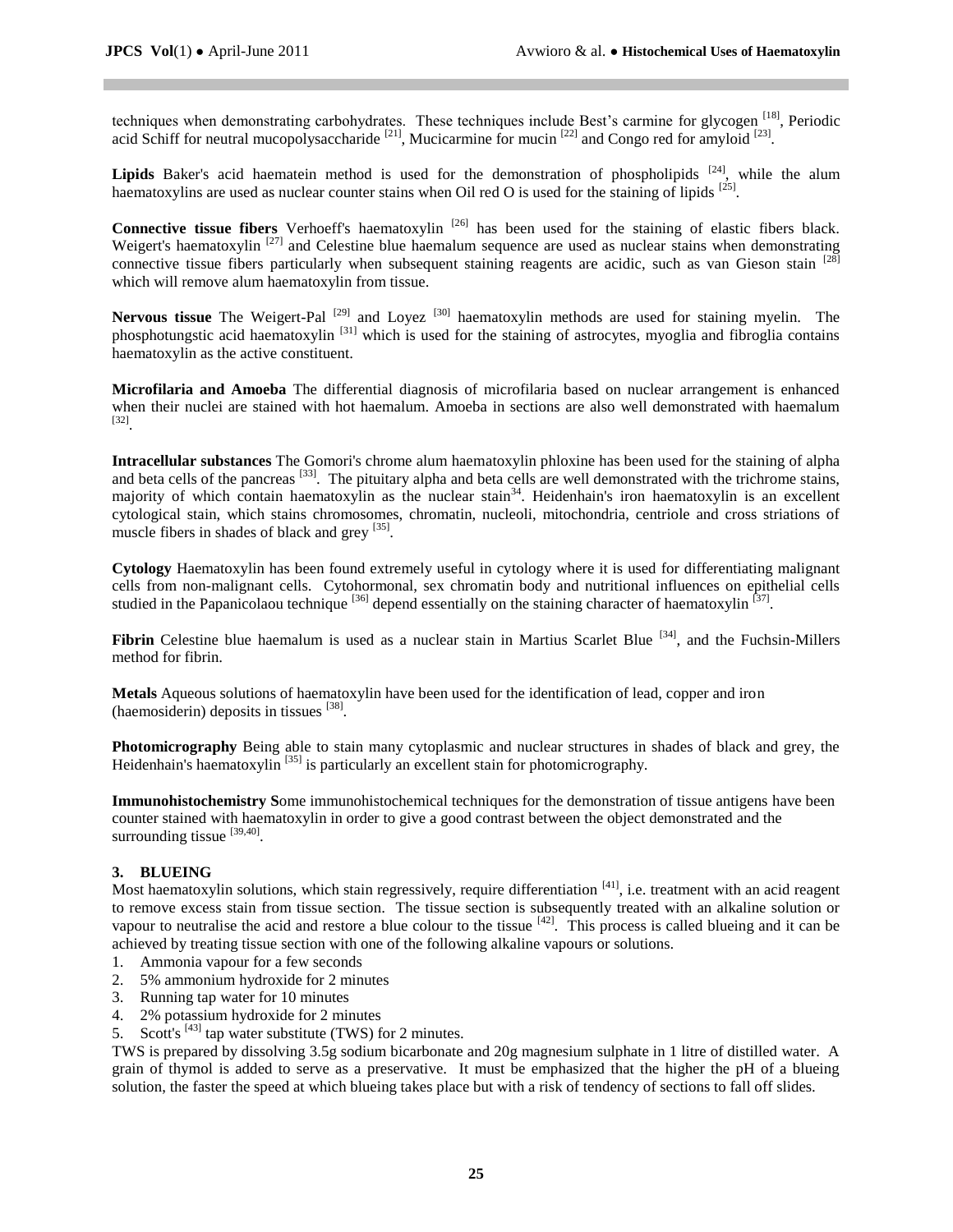### **4. ALUM HAEMATOXYLIN**

Alum haematoxylin solutions contain potassium alum or ammonium alum as the mordant. They include Ehrlich's <sup>[43]</sup>, Mayer's <sup>[31]</sup>, Cole's <sup>[44]</sup>, Harris <sup>[36]</sup>, Delafield's <sup>[45]</sup>, Iyiola and Avwioro's <sup>[55]</sup> and Carazzi's <sup>[54]</sup> haematoxylin. Alum haematoxylins are used when the counter stain does not contain an acid. Acidic counter stains such as van Gieson  $[27]$ rapidly remove alum haematoxylin from sections; therefore, they are not used on tissues, which have been stained with an alum haematoxylin.

**Ehrlich's haematoxylin** Ehrlich's haematoxylin<sup>[44]</sup> is a regressive stain requiring differentiation with 1% acid alcohol. It has a staining time of 5-30 minutes depending on the extent of oxidation of haematoxylin and previous treatment of tissue such as fixation. When counterstained with eosin, Ehrlich's haematoxylin is used for the demonstration of general tissue structures where they stain various tissue structures in shades of blue, pink and red. It also stains mucopolysaccharides and cement lines of bone  $[47]$ . The glycerine content helps to stabilize the stain and prevent over oxidation. It also slows down the rate of evaporation. The acetic acid in Ehrlich's haematoxylin reduces the pH and sharpens nuclear staining.

Harris haematoxylin Harris haematoxylin <sup>[37]</sup> is a powerful nuclear stain, which may be used regressively and progressively. In view of its improved selectivity of nuclear staining, it is generally used in exfoliative cytology for the demonstration of malignant and non malignant cells<sup>1</sup>. Staining time is 2-5 minutes. Harris haematoxylin contains mercuric oxide, which oxidizes haematoxylin to haematein (Fig.1) making it possible for the solution to be used almost immediately.

Mayer's haemalum Mayer's haemalum <sup>[32]</sup> is a more powerful stain than Ehrlich's haematoxylin and a precise nuclear stain which is used progressively, although, it may be used regressively with a staining time of 5-10 minutes. Mayer's haemalum <sup>[32]</sup>, unlike Ehrlich's haematoxylin <sup>[42]</sup> does not stain mucopolysaccharides. Therefore, it is used as a nuclear counter stain for the demonstration of glycogen  $[48]$ , amyloid  $[23]$  and Mucicarmine  $[22]$ . Nuclei of microfilaria and amoebae in sections and smears are well demonstrated with this stain. Mayer's haemalum [22] is also used in the Celestine blue-haemalum nuclear stain. Mayer's haemalum contains sodium iodate, which oxidizes haematoxylin to haematein; therefore, the stain may be used immediately after preparation. Chloral hydrate in Mayer's haematoxylin acts as a preservative while the citric acid sharpens nuclear staining. Potassium alum or ammonium alum is the mordant in Mayer's haematoxylin<sup>[1]</sup>.

Cole's haematoxylin Cole's haematoxylin<sup>[45]</sup> can be as a progressive stain and it can also be used regressively as a routine stain similar to Ehrlich's haematoxylin with a staining time of about 10 minutes. Cole's haematoxylin<sup>[45]</sup> may be used in place of Mayer's haemalum<sup>[22]</sup> in the Celestine blue haemalum nuclear stain. It contains iodine, which oxidizes haematoxylin to haematein making it possible for the solution to be used immediately [1].

#### **5. IRON HAEMATOXYLIN**

The mordant in these solutions are ferric chloride or ferric ammonium sulphate <sup>[49]</sup>. These ferric compounds in addition to being mordants <sup>[1]</sup> also oxidize haematoxylin to haematein (Fig.1) causing over oxidation of prepared and stored haematoxylin. For the latter reason, iron haematoxylin solutions are prepared just before use, but simple alcoholic and aqueous solutions of haematoxylin must be prepared and kept for 4-6 weeks as stock solutions to enable ripening or oxidation before use. The solutions of haematoxylin and the iron alum are either mixed immediately before use as in Weigert's <sup>[27]</sup> and Verhoeff's <sup>[26]</sup> haematoxylins or tissue sections are mordanted in the iron alum before application of the haematoxylin solution as in Heidenhain's haematoxylin<sup>[35]</sup>. Iron haematoxylins are used when an acidic counter stain such as van Gieson  $[28]$  is to be applied to a section because iron haematoxylins are not quickly decolourised by acidic stains.

Heidenhain's iron haematoxylin Heidenhain's iron haematoxylin <sup>[50]</sup> is a regressive cytological stain which stains tissue jet black, and by careful selective differentiation, many tissue and cell components can be revealed in shades of black and grey. This makes it useful for photomicrography. In the technique, iron alum is also used as a differentiating agent and as an oxidising agent, which oxidises haematoxylin to haematein (Fig.1), the active staining component. Being a cytological stain, tissue sections must be very thin to enable easy demonstration of cell constituents. Staining time is  $30-45$  minutes at  $56^{\circ}$ C. Heidenhain's iron haematoxylin will demonstrate mitochondria, chromatin, chromosomes, nucleoli, centrioles, nuclear membrane, cross-striations of muscle fibers and myelin<sup>[1]</sup>. Red blood cells are stained black. Heidenhain's iron haematoxylin <sup>[50]</sup> is usually not counterstained but it may be counterstained with a connective tissue stain such as van Gieson<sup>[28]</sup>.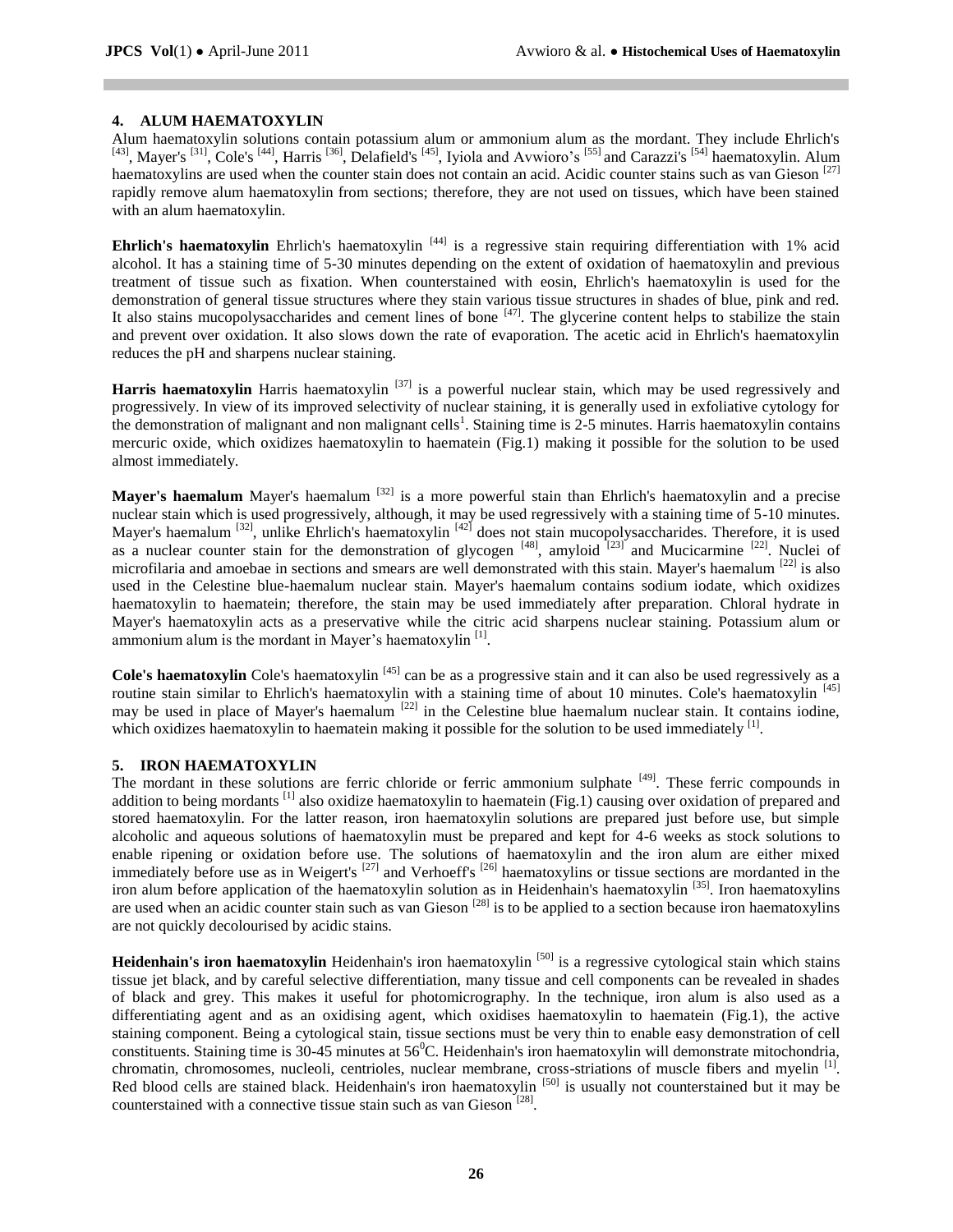Weigert's iron haematoxylin Weigert's iron haematoxylin<sup>[27]</sup> is used for the staining of cell nuclei when subsequent staining reagents contain acid such as in van Gieson<sup>[28]</sup> stain which will decolourise nuclear staining if stained previously with a solution of haematoxylin which contains potassium alum or ammonium alum as the mordant. The Weigert's haematoxylin, which is 1% alcoholic haematoxylin, is stored separately from the mordant, which is acidified ferric chloride. Equal volumes are mixed immediately before use. The resulting colour should be purplish black with a staining time of 20-30 minutes. Weigert's iron haematoxylin is used for the staining of cell nuclei when demonstrating collagen and muscle with the van Gieson stain and the trichrome connective tissue stains [51] .

**Verhoeff's iron haematoxylin** Verhoeff's iron haematoxylin<sup>[26]</sup> is an elastic tissue stain. The constituents, 5% alcoholic haematoxylin, 10% ferric chloride and strong iodine are prepared separately and mixed immediately before use. This is because prepared Verhoeff's haematoxylin does not keep because of its rapid over oxidation. The ferric chloride is acting as a mordant  $^{[1]}$  and it is also used as a differentiator  $^{[40]}$ . Staining time is 25-60 minutes.

**Celestine blue-haemalum** Celestine blue  $[52]$  is an oxazine dye that is used as a nuclear stain in place of iron haematoxylins. Celestine blue haemalum sequence utilises two mordants incorporated into two different stains. Celestine blue is combined with the mordant ferric ammonium alum (iron alum) and used in sequence with Mayer's haematoxylin <sup>[32]</sup> (Mayer's haematoxylin contains ammonium alum or potassium alum as the mordant) to give a very precise and powerful nuclear stain, which resists decolourisation when subsequently treated with acid stains. Cole's haematoxylin<sup>[45]</sup> can be used in place of Mayer's haematoxylin<sup>[32]</sup>. A disadvantage of Celestine blue is that it stains cellulose nitrate very strongly and it is very difficult to remove. Therefore, it is not suitable for cellulose nitrate embedded materials.

## **6. PHOSPHOTUNGSTIC ACID HAEMATOXYLIN (PTAH)**<sup>31</sup>

In many laboratories, PTAH<sup>[31]</sup> has now become a routine stain for nervous tissue owing to its ability to stain astrocytes, fibroglia, myoglia, muscle striations, collagen, reticulin, fibrin, etc in shades of blue and red [1]. PTAH is a progressive stain with a staining time of 1-16 hours at room temperature or 1-2 hours at  $60^{\circ}$ C. Tissue sections may be treated with Mallory bleach to suppress staining of myelin. The bleaching process involves treating sections with potassium permanganate and oxalic acid. The dehydrating alcohols rapidly remove the red staining from the sections; therefore, dehydration in alcohol should be very rapid.

# **7. CONSTITUENTS OF THE HAEMATOXYLIN STAINS**

# **EHRLICH'S ALUM HAEMATOXYLIN** [44]

Staining time 10-15 minutes

| <b>Constituents</b> |       |
|---------------------|-------|
| Haematoxylin        | 6g    |
| Absolute alcohol    | 300ml |
| Distilled water     | 300ml |
| Glycerol            | 300ml |
| Glacial acetic acid | 30ml  |

Add excess potassium or ammonium alum until solution is saturated. Dissolve haematoxylin in the alcohol and add other reagents in the order given. The alum should be added until solution is saturated. The prepared solution should be covered with a loose cotton wool or gauze and exposed to light for 4 to 6 weeks to enable it oxidise or ripen. Solution lasts more than a year.

## **HARRIS ALUM HAEMATOXYLIN** [37]

Staining time 5 minutes

| <b>Constituents</b>        |                  |
|----------------------------|------------------|
| Haematoxylin               | 2.5g             |
| Absolute alcohol           | 50 <sub>ml</sub> |
| Ammonium or potassium alum | 50 <sub>g</sub>  |
| Distilled water            | 500ml            |
| Mercuric oxide             | 1.5g             |
| Glacial acetic acid        | 20 <sub>ml</sub> |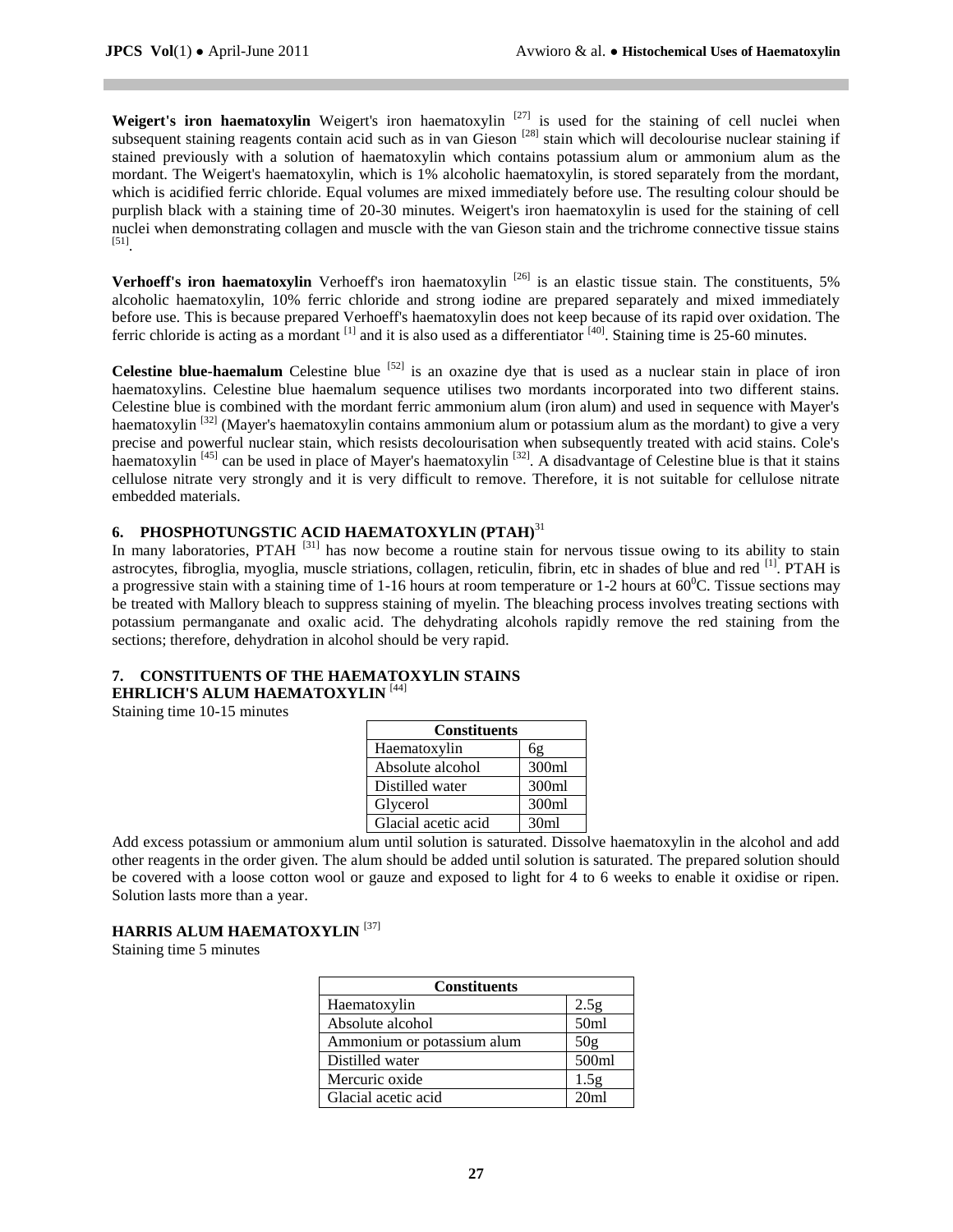Dissolve the haematoxylin in absolute alcohol, and the alum in distilled water. Where necessary, heat may be applied. Then, mix the two solutions. Boil solution in a large flask, add mercuric chloride and mix. Cool immediately in cold water and add glacial acetic acid.

The stain can be used immediately. It lasts for about three months.

# **MAYER'S HAEMALUM** [32]

Staining time as a progressive stain is 5-10 minutes, while as a regressive stain is 40-60 minutes.

| <b>Constituents</b>             |        |
|---------------------------------|--------|
| Haematoxylin                    | Ιg     |
| Distilled water                 | 1000ml |
| Potassium alum or Ammonium alum | 50g    |
| Sodium iodate                   |        |
| Citric acid                     | l g    |
| Chloral hydrate                 |        |

Reagents are added in the order given making sure that each addition dissolves before the next is added. Heat may be applied where necessary. The stain may be used immediately and lasts 3-4 months.

## **COLE'S HAEMATOXYLIN** [45]

Staining time 5 minutes

| <b>Constituents</b>                          |       |
|----------------------------------------------|-------|
| Haematoxylin                                 |       |
| 1% iodine in 95% alcohol                     | 50ml  |
| Saturated aqueous ammonium or potassium alum | 700ml |
| Distilled water                              | 250ml |

Heat distilled water until it boils and dissolve haematoxylin in it. Then add iodine and alum. Cool and filter. Stain lasts about 3 months.

## **GILL'S HAEMATOXYLIN [53]**

| <b>Constituents</b> |                  |
|---------------------|------------------|
| Distilled water     | 730ml            |
| Ethylene glycol     | 250ml            |
| Haematoxylin        | 2g               |
| Sodium iodate       | 0.2 <sub>g</sub> |
| Aluminium sulphate  | 17.6g            |
| Glacial acetic acid | 20ml             |

Combine the reagents in the order given and mix for 1 hour at room temperature. The stain can be used immediately.

### **CARAZZI'S HAEMATOXYLIN [54]**

| <b>Constituents</b> |                   |
|---------------------|-------------------|
| Haematoxylin        | 0.5 <sub>g</sub>  |
| Potassium iodate    | 0.01 <sub>g</sub> |
| Potassium alum      | 25 <sub>g</sub>   |
| Glycerol            | 100 <sub>ml</sub> |
| Distilled water     | 400ml             |

Add the haematoxylin to the glycerol. Dissolve the potassium iodate in about 25ml of the water and prepare the alum using the remainder. Mix the haematoxylin and alum solutions and then carefully add the potassium iodate.

## **IYIOLA AND AVWIORO'S ALUM HAEMATOXYLIN** [55]

| Heamatoxylin    | lg               |
|-----------------|------------------|
| Citric acid     | 1g               |
| Ammonium alum   | 50g              |
| Glycerine       | 50 <sub>ml</sub> |
| Distilled water | 1000ml           |
| Sodium iodate   | 0.15g            |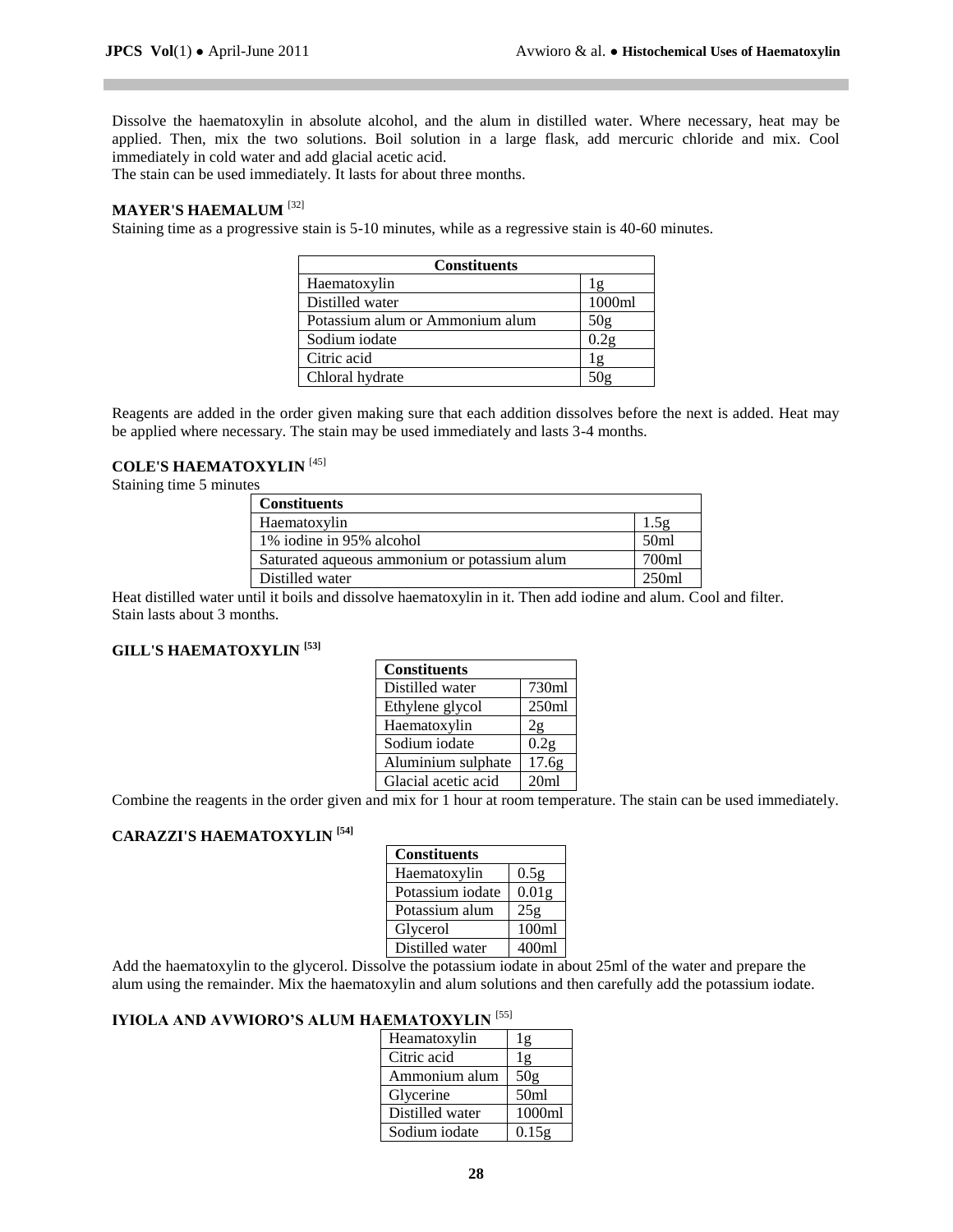The reagents are added to about 500ml of distilled water, mixed and made up to 1000ml with distilled water. The mixture is boiled, removed from flame and sodium iodate added immediately and mixed gently. The mixture which will turn deep red should be cooled rapidly in running water.

# **HEAMATOXYLIN AND EOSIN FOR GENERAL TISSUE STRUCTURE** [1]

**Solutions required** (Erhlich's haematoxylin, 1% HCl in 70% alcohol, 1% eosin)

#### **METHOD**

| 1. Dewax and hydrate                      |            |
|-------------------------------------------|------------|
| 1. Stain in Erhlich's haematoxylin        | 15 minutes |
| 2. Rinse in water                         |            |
| 3. Differentiate in 1% HCl in 70% alcohol | 1 minute   |
| 4. Rinse in water                         |            |
| 5. Blue in tap water                      | 10 minutes |
| 6. or in Scott's tap water substitute     | 2 minutes  |
| 7. Counter stain with 1% eosin            | 1 minute   |
| 8. Rinse in water                         |            |

**9.** Dehydrate, clear and mount

#### **Results**

| Nuclei                                       | Blue to blue-black |
|----------------------------------------------|--------------------|
| karyosomes                                   | Dark blue          |
| Cytoplasm                                    | Pink               |
| Collagen and osteoid tissue                  | Light pink         |
| Cartilage, cement lines of bone, calcified   | Shades of blue     |
| bone                                         |                    |
| Red blood cells, eosinophil granules, Paneth | Red                |
| cell granules, keratin                       |                    |

# **RAPID HAEMATOXYLIN AND EOSIN METHOD FOR GENERAL TISSUE STRUCTURE** [1]

**Solutions required** (Mayer's or Harris haematoxylin, 1% HCl in 70% alcohol, Scott's tap water substitute or ammonia vapour, 1% alcoholic eosin)

#### **METHOD**

| 1. Dewax and hydrate                       |                  |
|--------------------------------------------|------------------|
| 2. Stain in Harris or Mayer's haematoxylin | - 2 to 5 minutes |
| 3. Rinse in water                          |                  |
| 4. Differentiate in 1% HCl in 70% alcohol  | - 1 minute       |
| 5. Rinse in water                          |                  |
| 6. Blue in ammonia vapour for              | 5 to 10 seconds  |
| or in Scott's tap water substitute         | - 2 minutes      |
| 7. Counter stain with 1% eosin             | - 1 minute       |
| 8. Transfer to 70% alcohol eosin           | - 1 minute       |
|                                            |                  |

9. Complete dehydration in absolute alcohol, clear and mount

#### **Results**

| Nuclei                                        | Blue |
|-----------------------------------------------|------|
| Cytoplasm                                     | Pink |
| Red blood cells, eosinophil granules,         |      |
| Paneth cell granules, other eosinophlic   Red |      |
| substances                                    |      |

## **HEIDENHAIN'S IRON HAEMATOXYLIN** [35]

Staining time 30-45 minutes at  $60^{\circ}$ C or 12-24 hours at room temperature.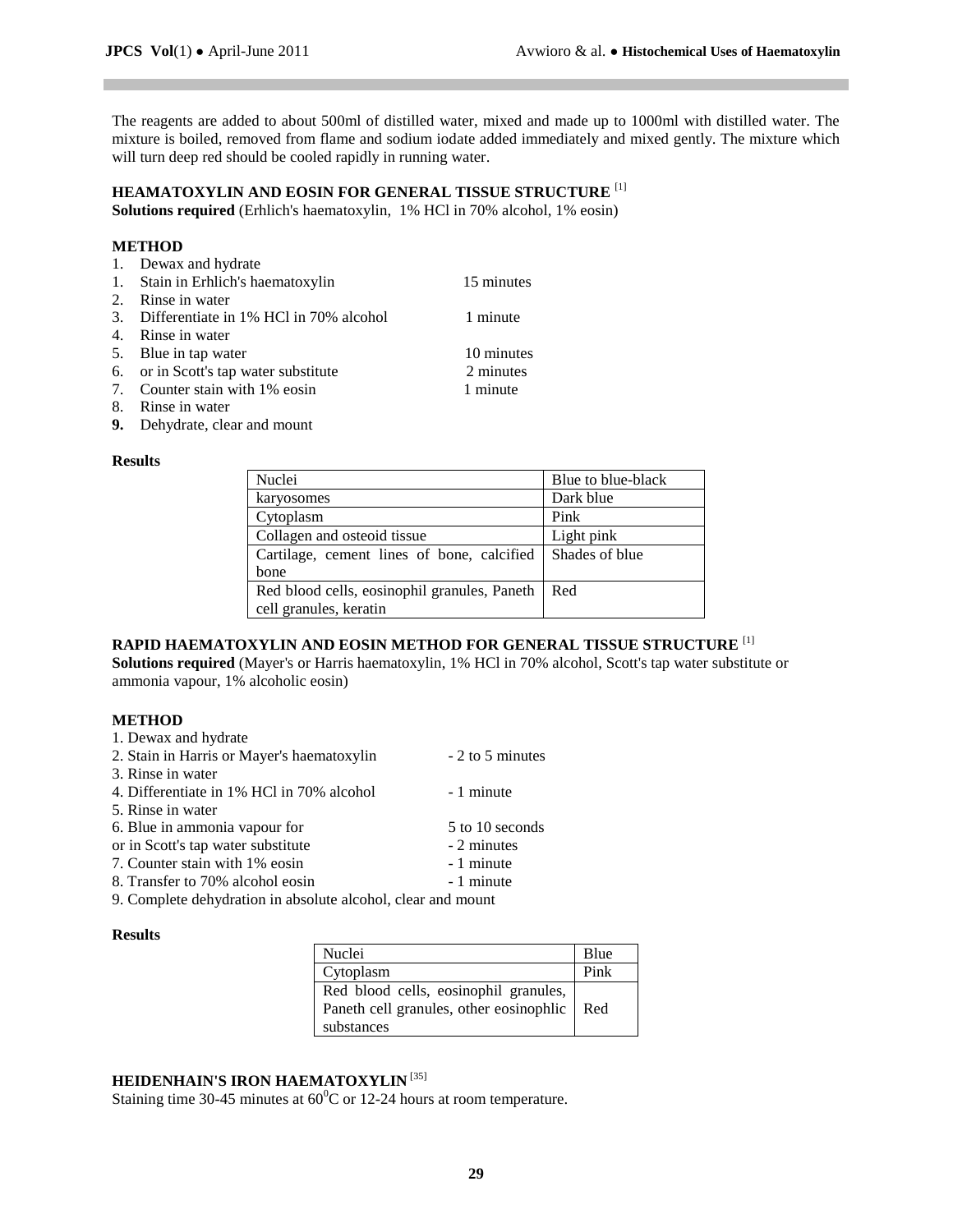### **Constituents**

| 5% Iron alum (mordant and differentiator) |                   |
|-------------------------------------------|-------------------|
| Ferric ammonium sulphate                  |                   |
| Distilled water                           | 100 <sub>ml</sub> |

| 0.5% haematoxylin in 10% alcohol |                  |
|----------------------------------|------------------|
| Haematoxylin                     | 0.5g             |
| Absolute alcohol                 | 10 <sub>ml</sub> |
| Distilled water                  | 90 <sub>ml</sub> |

Dissolve haematoxylin in alcohol before adding water.

The solution should be allowed to ripe for 4-6 weeks before use.

| ΩR                                       |                  |
|------------------------------------------|------------------|
| 5% ripened alcoholic haematoxylin   10ml |                  |
| Distilled water                          | 90 <sub>ml</sub> |

This solution can be used immediately.

#### **METHOD**

- 1. Dewax and take sections to 90% alcohol through absolute alcohol
- 2. Mordant in 5% iron alum solution -30-45 minutes at  $60^{\circ}$ C or 12-24 hours at room temperature
- 3. Rinse very briefly in water
- 4. Stain in 0.5% haematoxylin for the same time and temperature as in 5% alum
- 5. Rinse briefly in water
- 6. Differentiate in 2-5% iron alum. (2% iron alum is easier to control)

#### **OR**

Saturated alcoholic picric acid diluted 2 in 3 (6%) is slower, easier to control and differentiates muscle striations better.

- 7. Wash in running water to remove iron alum 5 minutes
- 8. Dehydrate, clear and mount.

| <b>Results</b>                                                        |                 |
|-----------------------------------------------------------------------|-----------------|
| Mitochondria, chromosomes, chromatin, Shades of grey and black        |                 |
| nucleoli, centrioles, nuclear membrane, ground depending on degree of |                 |
| cytoplasm, cross striations of muscle fibres                          | differentiation |

## **WEIGERT'S IRON HAEMATOXYLIN** [27]

Staining time 20-30 minutes

### **Constituents:** Solutions A and B

**Solution A**

1% alcoholic haematoxylin (not less than 5 days old to enable ripening)

| <b>Solution B</b>           |                 |
|-----------------------------|-----------------|
| 30% aqueous ferric chloride | 4ml             |
| Distilled water             | 100m1           |
| Hydrochloric acid           | 7 <sub>m1</sub> |

Mix equal volumes of solutions A and B just before use.

The mixed solution lasts about 24 hours depending on the age of the haematoxylin.

| 1% acid alcohol   |                  |
|-------------------|------------------|
| Absolute alcohol  | 70 <sub>ml</sub> |
| Distilled water   | 29ml             |
| Hydrochloric acid | 1ml              |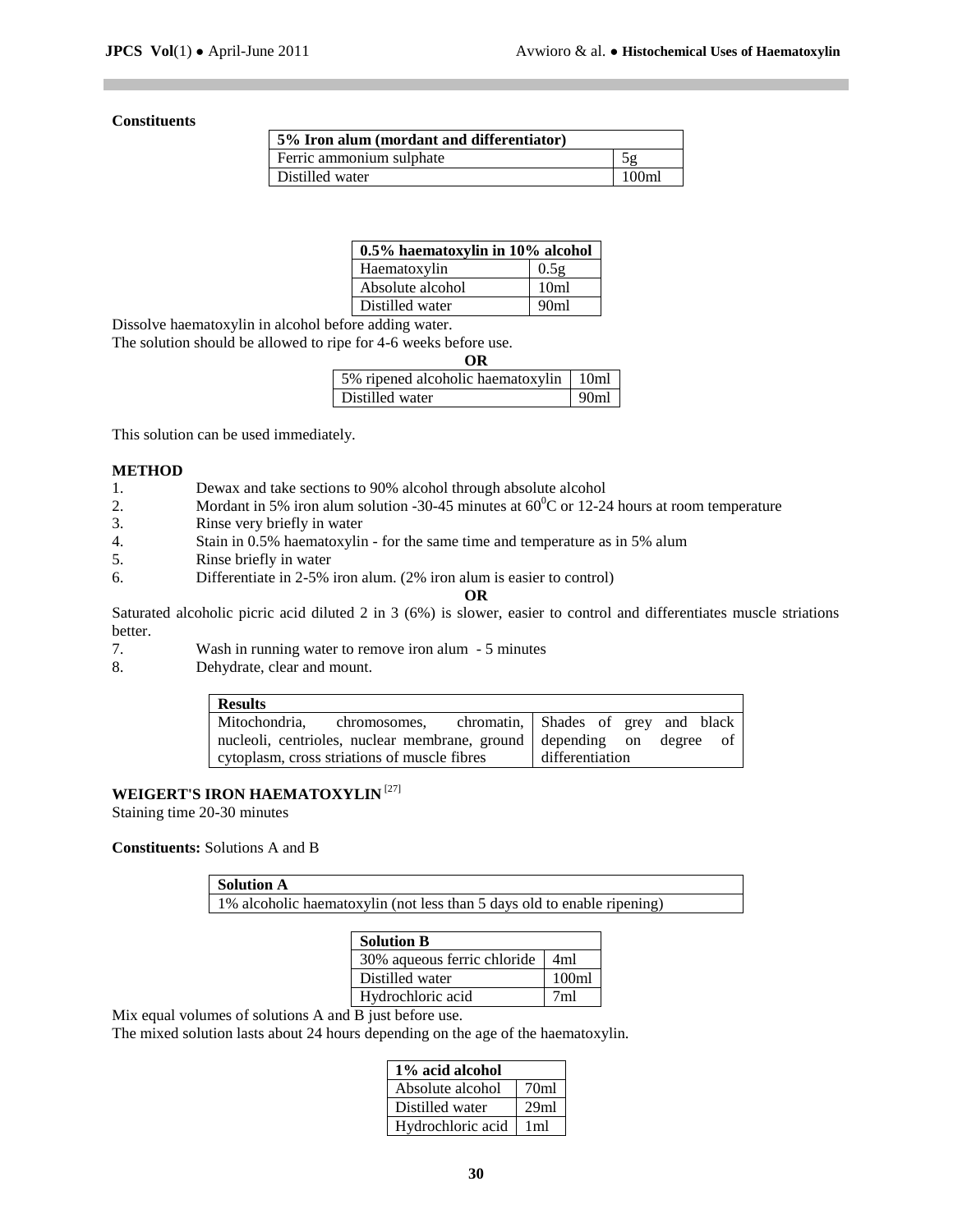## **METHOD**

- 1. Dewax and hydrate
- 2. Stain in equal volumes of solutions A and B -20 minutes
- 3. Rinse in water
- 4. Differentiate in 1% acid alcohol.
- 5. Wash and blue in running tap water -10 minutes

- 
- 6. Counter stain according to substances to be demonstrated.
- 7. Dehydrate, clear and mount

| <b>Results</b> |                                               |
|----------------|-----------------------------------------------|
| Nuclei         | Brown to black                                |
|                | Other structures   According to counter stain |

# **VERHOEFF'S HAEMATOXYLIN** [26]

## **Constituents**

| <b>Stock Solutions</b>    |                  |
|---------------------------|------------------|
| 5% alcoholic haematoxylin | 10 <sub>m1</sub> |
| 10% ferric chloride       | 4ml              |
| Strong iodine             | 4ml              |

Strong iodine is prepared by dissolving 4g potassium iodide in 100ml distilled water. 2g iodine is then added to the solution.

The solutions are prepared and kept separately as stock. They are mixed in the order and volumes given above immediately before use.

Prepared solution does not last more than a few hours and at most one day depending on the age of the haematoxylin solution.

#### **METHOD**

- 1. Dewax and hydrate.
- 2. Stain in freshly prepared haematoxylin solution until section is uniformly black -15-60 min
- 3. Rinse in water

| 4. Differentiate in 2% ferric chloride until elastic fibres remain black | $-1-2$ min  |
|--------------------------------------------------------------------------|-------------|
| 5. Wash in tap water                                                     | $-5-10$ min |
| 6. Wash off iodine staining of background with 95% alcohol               | $-5$ min    |
| 7. OR in 2.5% sodium thiosulphate                                        | $-1-2$ min  |
| 8. Counter stain with 1\% eosin                                          | $-1$ min    |
| OR van Gieson                                                            | $-2$ min    |

9. Dehydrate, clear and mount.

| <b>Results</b>                        |                            |  |
|---------------------------------------|----------------------------|--|
| <b>Elastic fibres</b>                 | <b>Black</b>               |  |
| Nuclei                                | <b>Brown</b>               |  |
| Cytoplasm and other connective tissue | According to counter stain |  |
| If counter stained with van Gieson    |                            |  |
| Collagen<br>Red                       |                            |  |
| Muscle fibres, red blood cells        | Yellow                     |  |
| <b>Elastic fibres</b>                 | <b>Black</b>               |  |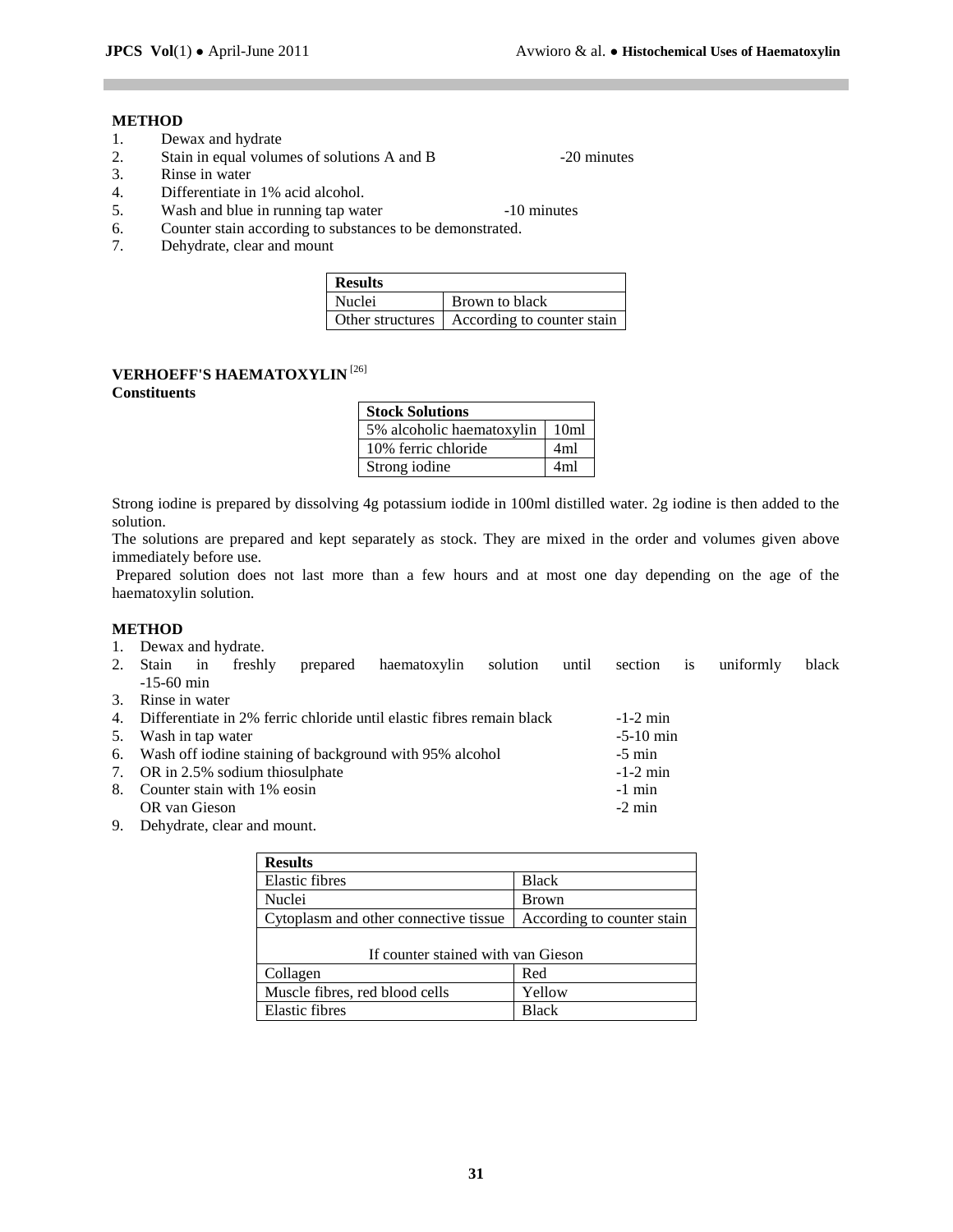### **CELESTINE BLUE-HAEMALUM** [52]

#### **Celestine blue solution**

| <b>Constituents</b>                  |                   |
|--------------------------------------|-------------------|
| Celestine blue B                     | 0.5g              |
| Ferric ammonium sulphate (iron alum) | 5g                |
| Glycerine                            | 14ml              |
| Distilled water                      | 100 <sub>m1</sub> |

Dissolve ferric ammonium sulphate in the water, add Celestine blue and boil for 3 to 5 minutes. Cool, filter and add glycerine. The stain lasts for about 6-8 months.

#### **METHOD**

- 1. Dewax and hydrate
- 2. Stain in Celestine blue solution -5 minutes
- 3. Rinse in water
- 4. Stain in Cole's or Mayer's haematoxylin 5 minutes
- 5. Wash in running tap water
- 6. Differentiate and stain other structures by the desired technique.

## **MALLORY'S PHOSPHOTUNGSTIC ACID HAEMATOXYLIN (PTAH)** [31]

Staining time 3-24 hours

| <b>Constituents</b>  |        |
|----------------------|--------|
| Haematein            |        |
| Phosphotungstic acid | 20g    |
| Distilled water      | 1000ml |

The haematoxylin and phosphotungstic acid dissolved separately in distilled water applying heat if necessary and mix the two solutions. Then make it up to 1000ml with distilled water. Stain is ready for use after 24 hours.

If haematoxylin is used in place of haematein, then the stain should be oxidized with 0.177g potassium permanganate and used after 24 hours. Alternatively, stain may be exposed to light and warmth for 5 to 6 weeks to allow for natural oxidation before use.

#### **METHOD**

- 1. Dewax and hydrate
- 2. Oxidise in  $0.25\%$  potassium permanganate  $-5$  minutes.
- 3. Rinse in distilled water.
- 4. Bleach in 5% oxalic acid 5 minutes.
- 5. Wash well in tap water.
- 6. Stain in PTAH solution at room temperature 3-24 hours.
- 7. Dehydrate very rapidly through 95% alcohol and absolute alcohol because alcohol removes the red staining rapidly.
- 8. Clear in xylene and mount.

| <b>Results</b>                                                                                                |                     |
|---------------------------------------------------------------------------------------------------------------|---------------------|
| Nuclei, centrioles, fibrin, cross striations of muscle<br>fibres, red blood cells, fibroglia fibres, myoglia, | Shades of blue      |
| astrocytes                                                                                                    |                     |
| Collagen, reticulin fibres, ground fibres, ground<br>substance of bone, cartilage                             | Yellow to brick red |
|                                                                                                               |                     |

## **8. CONCLUSION**

Haematoxylin is the most important and most used dye in the medical laboratory being able to differentiate malignant cells from non malignant cells makes it an excellent tool in the diagnosis of diseases affecting tissues. Its ability to stain several intracellular and extracellular substances in shades of blue to black also makes very useful in histochemistry and histology.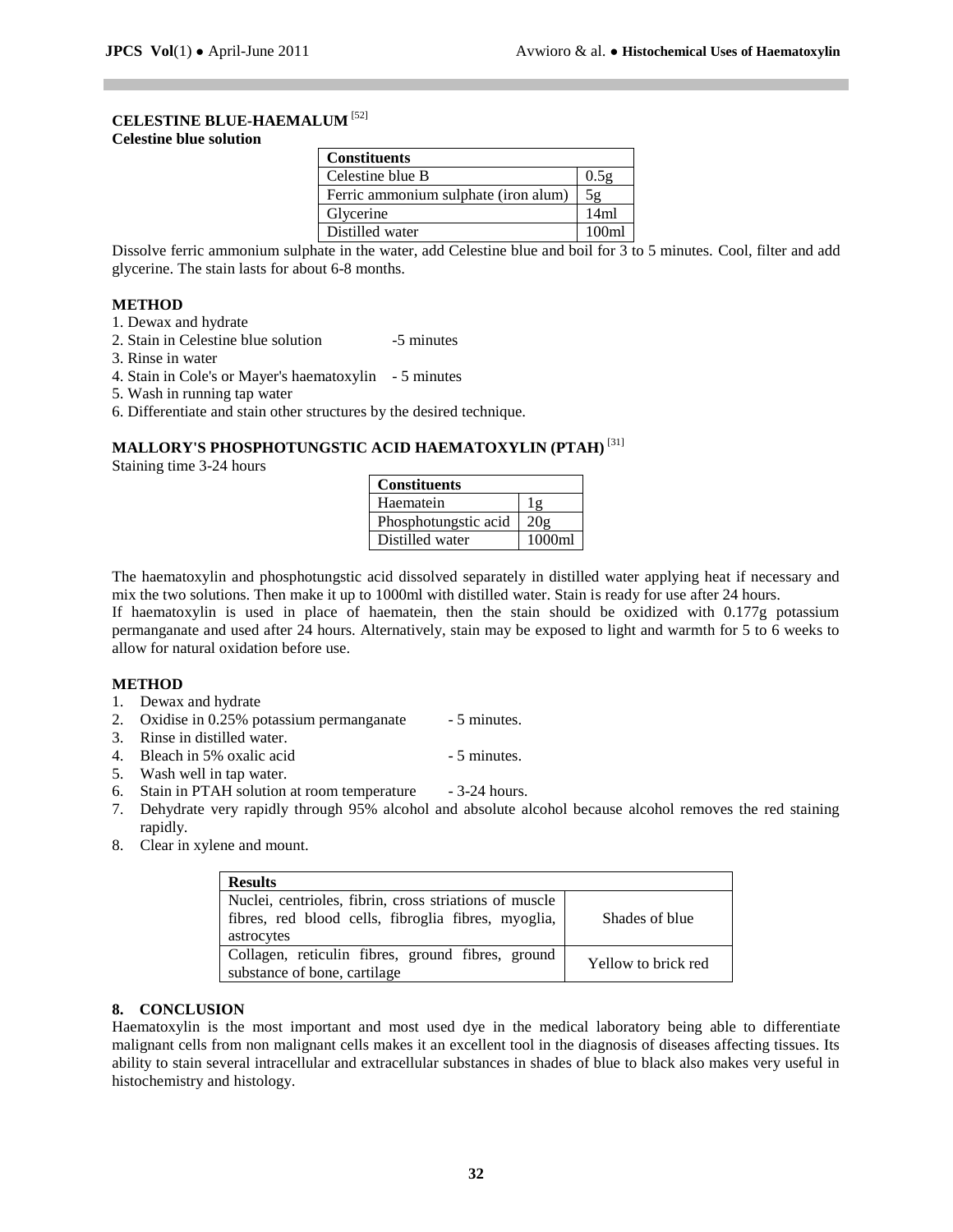#### **9. REFERENCES**

- [1]. Avwioro OG. Histochemistry and tissue pathology, principles and techniques. Claverianum press, Nigeria. 2010
- [2]. Lillie RD, Fullmer HM. Histopathologic technic and practical histochernistry. New York: McGraw-Hill. 1976
- [3]. Willis JC. A dictionary of the flowering plants and ferns. Cambridge: Cambridge University Press. 1951.
- [4]. Corm HJ. The haematoxylin problem. Stain Technol. 1927; 2;1-3.
- [5]. Duff DH. Logwood colouring matters. Dyer 1950; 103;271-3.
- [6]. Lalor GC, Martin SL. Studies on haematoxylin and haematein. The colouring principles of logwood. I-Absorption spectra of pure compounds in various solvents and a spectrophotometric method of analysis for haematoxylin and haematein. J. Soc. Dyers Colourists 1959; 5;513-517.
- [7]. Stevens A. The haematoxylins. In: Bancroft JD, Stevens A, eds. Theory and practice of histological techniques. Edinburgh: Churchill Livingstone, 1990.
- [8]. Morsingh F, Robinson R. The synthesis of diazilin and haematoxylin. Tetrahedron. 1970; 26;281-289.
- [9]. Culling CFA. Handbook of histopathological and histochemical techniques. 3rd ed. London: Butterworth, 1974.
- [10]. Drury RAB, Wallington EA. Carleton's Histological Technique. 5th ed. Oxford University Press, Oxford 1980
- [11]. Marshall PN, Horobin RW. The oxidation products of haematoxylin and their role in biological staining. Histochem J. 1972; 4;493-503.
- [12]. Clark G. Comparison of various oxidants for alum hematoxylin. Stain Technol. 1974; 49;225-227.
- [13]. Gurr E. Staining animal tissues: practical and theoretical. London: Leonard Hill, 1962.
- [14]. Hrapchak RB. Selective staining with hematoxylin, applications and theory: a review. Am J Med Technol. 1976; 42;371-379.
- [15]. Bulmer D. Observations on histological methods involving the use of phosphotungstic and phosphomolybdic acids, with particular reference to staining with phosphotungstic acid /haematoxylin. Q. J. Microsc. Sci. 1962; 103;311-323.
- [16]. Mallory FB. Pathological technique. Philadelphia: WE; Saunders, 1938.
- [17]. Mallory FB. Phospho-molybdic acid haematoxylin. Anat. Anz. 1891; 6;375-376.
- [18]. Thompson SW. Selected histochemical and histopathological methods. Springfield: Charles C Thomas, 1966.
- [19]. Hobbs JR, Morgan AD. Fluorescence microscopy with thioflavine-T in the diagnosis of amyloid. The J. Pathol. and Bact. 1963; 2;437–442
- [20]. Best F. Carmine staining of glycogen and nuclei. Z. wiss. Mikrosk. 1906; 23;319-322
- [21]. Pearse AGE. Histochemistry, Theoretical and Applied, 4th ed. Churchill-Livingstone, Edinburgh. 1980
- [22]. Mayer P. Mitt. zool. Stn. Neapel. 1896; 12;303
- [23]. Hignman B. Improved methods of demonstrating amyloid in paraffin wax sections. Arch. Path. 1946; 41;559- 562
- [24]. Baker JR. The histochemical recognition of lipine. Quart. J. Micr. Sci. 1946; 87; 441-471
- [25]. Casselman WGB. Histochemical technique. London-New York: Methuen & Co. Ltd
- [26]. Verhoeff FH. Some new staining methods of wide applicability. Including a rapid differential stain for elastic tissue. JAMA 1908; 50;876-877.
- [27]. Weigert K. Eine Kleine Verbesserung der haematoxylin-van Gieson-Methode. Z Wiss Mikr 1904; 2;1-5.
- [28]. Van Gieson I. Laboratory notes of technical methods for the nervous system. New York Med J. 1889; 50;57- 60.
- [29]. Pal JW. Med. Jahrb., NF. 1886; 1;619-631
- [30]. Loyez M. Coloration des fibres nerveuses par la méthode à l'hématosyline au fer après inclusion à la celloidine. C R Soc. Biol (Paris) 1910; 69;511–513
- [31]. Mallory FB. On certain improvements in histological technique. J. Exp. Med. 1897; 2;529-533.
- [32]. Mayer P. Ueber das Forben mit haematoxylin. Mitt Zool Stat Neapel 1891;10;170-186.
- [33]. Gomori G. Observations with differential stain of human Islet of Langerhans. Amer. J. Path. 1943; 17; 395- 406.
- [34]. Dawes RE, Hillier MH. A one stage technique for differentiating the alpha and beta cells of the anterior pituitary. J. Med. Lab. Technol. 1964; 21;62-63
- [35]. Heidenhain R. Eine neue Verwendung des haematoxylin. Arch. Mikr. Anat. 1885; 24;468-470.
- [36]. Papanicolaou GN. A new procedure for staining vaginal smears. Science. 1942; 95;438-439
- [37]. Harris HR. On the rapid conversion of haematoxylin into haematein in staining reactions. J. Appl. Microsc. 1900; 3;777-780.